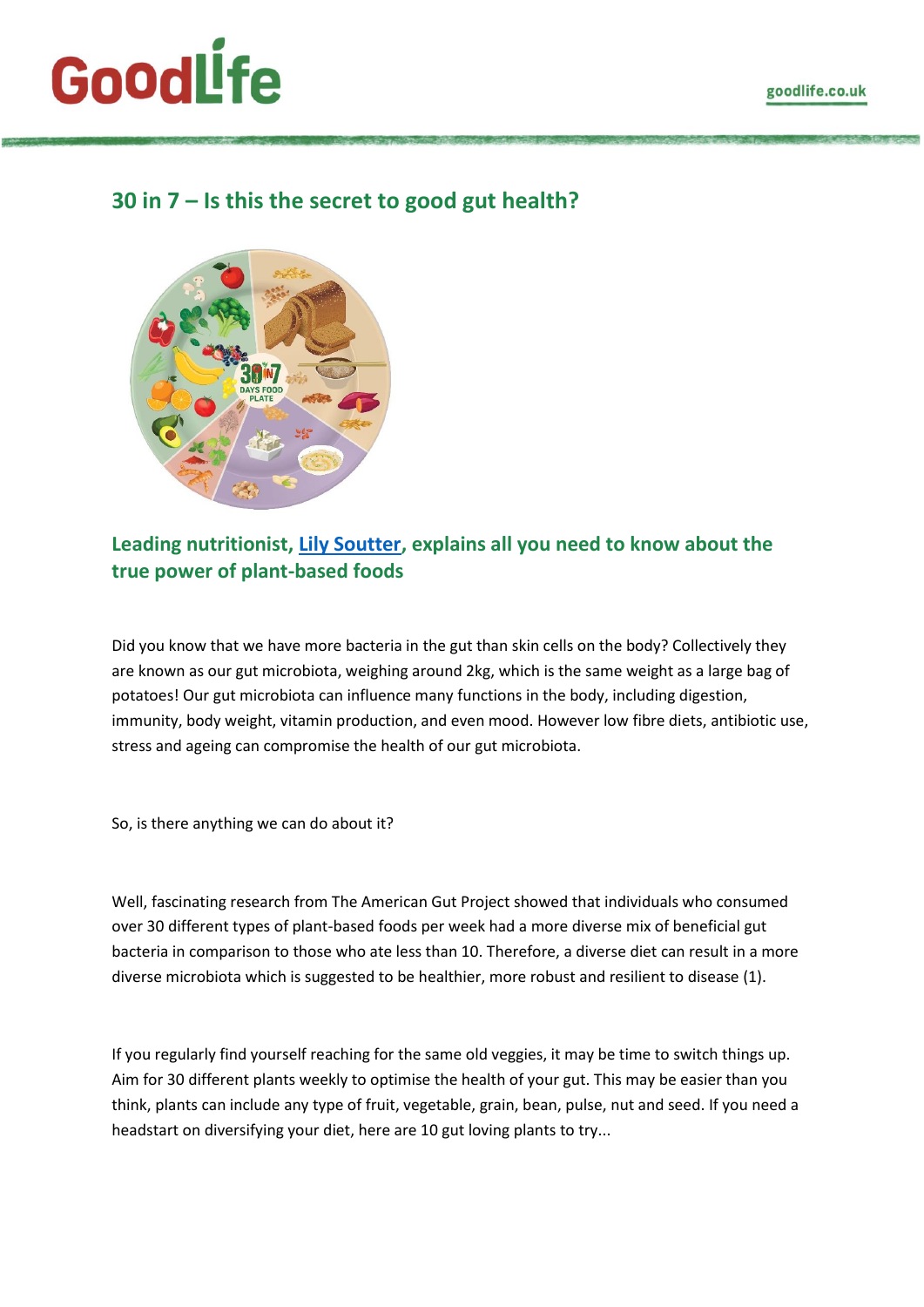

# **1. Lentils**

Just 100g cooked lentils provides a huge 7.4g fibre, which really makes a dent in our 30g daily target! Fibre acts like a fertiliser for good gut bacteria, encouraging them to flourish and grow. However there's not just one type of fibre in plant-based foods, there are close to 100. Each fibre type feeds different strains of beneficial bacteria, which is why is good to mix things up when it comes to plants.

Luckily there are a huge variety of lentils to enjoy. For example, brown lentils are perfect for stews, beluga lentils work amazingly in salads, red lentils make fab dahl, and puy lentils taste delicious in traybakes.

# **2. Berries**

Berries are a great source of fibre, just 100g portion of fresh raspberries comes with 6.7g. Who would have thought that something so delicious could be so good for our gut! Berries are also a super-rich source of special phytochemicals called anthocyanins, a pigment that gives them their distinctive blue, purple and red hue. Anthocyanins are metabolised in the gut which in turn helps our healthy gut bacteria to flourish and grow (2).

Interesting our gut bacteria feast on many different types of phytochemicals (polyphenols to be exact) which often provide the pigments to fruit and veg. This is why eating the rainbow can be so beneficial for our gut.

# **3. Mixed nuts**

Why stick with just one nut when there's at least 20 to choose from? Nuts are a great source of fibre, protein, monounsaturated fat and vitamin E. A perfect nutrition combo to support heart and gut health. Better yet, each type of nut counts as one plant portion. To get you started, try a mix of walnuts, pecans, cashews, peanuts, almonds, macadamia and pistachio. The list is endless.

# **4. Edamame beans**

Edamame beans are the whole immature soybeans and an excellent source of plant-based protein and fibre. In fact, their amino acid profile (building blocks of protein) is on par with animal protein. This means they're perfect for packing in a protein punch when enjoying plant-based meals such as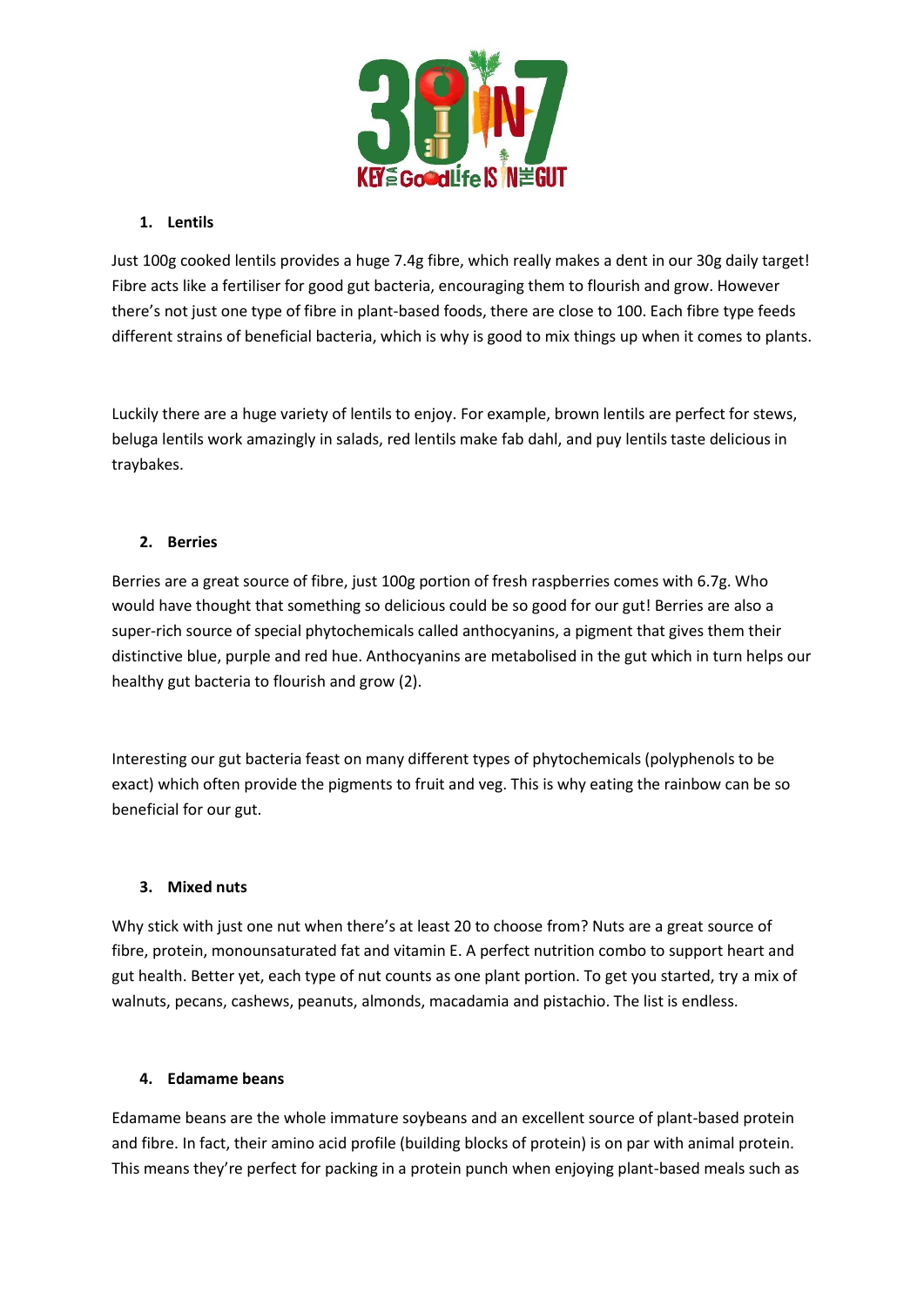Goodlife's new Firecracker Vegetable Melt. They also make a yummy snack when topped with a pinch of salt, or even dried for a crunch.

# **5. Banana**

Bananas are like natures candy, deliciously sweet and full of goodness. But did you know that the slightly less ripe bananas have nutrition benefits too? Green bananas are an excellent source of resistant starch, a special type of fibre with prebiotic properties. Prebiotics are particularly effective at stimulating our healthy gut bacteria to grow.

# **6. Jackfruit**

The new fruit on the block that everyone's talking about! Whilst fresh ripe jackfruit has a sweet tropical flavour, in the UK the young unripe green jackfruit is more commonly used in savoury meals. Due to its firm, stringy and fibrous nature, it works perfectly as a meat substitute for dishes such as pulled pork and even in burgers such as Goodlife's Loaded Burrito Veg Burger. Better yet, this fruit can really pack in a fibre boost with just a 100g portion providing a huge 6g.

# **7. Flaxseeds**

Whilst each seed type counts towards our 30 plants, the amazing nutrition profile of flaxseeds are worth a mention. Flaxseeds, also known as linseeds are a source of magnesium, calcium, iron, potassium and zinc. Just 100g provides a mammoth 24g of gut-loving fibre. Plus flaxseeds are one of the few plant-based sources of omega 3. What's not to love!

These little seeds are also a source of lignans, in fact, they contain 800 times more than most other plants (3). Lignans are plant compounds that are converted by the gut microbiota into a form that is currently under research for potential benefits on menopausal symptoms and cardiovascular disease risk.

# **8. Turmeric**

What better way to introduce new plants to your diet than via spices! Turmeric contains a component called curcumin which is thought to be responsible for its potential anti-inflammatory benefits. Did you know that by combining your turmeric with black pepper you can boost the bioavailability of curcumin by as much as 2000%? (4).

# **9. Herbs**

Herbs are a perfect way to add flavour to your food whilst reducing the need for salt in our diet. What's more, each type of herbs contributes to our weekly 30 plant target. With so much variety we can never get bored. Why not try experimenting with dill, parsley, mint, coriander and more...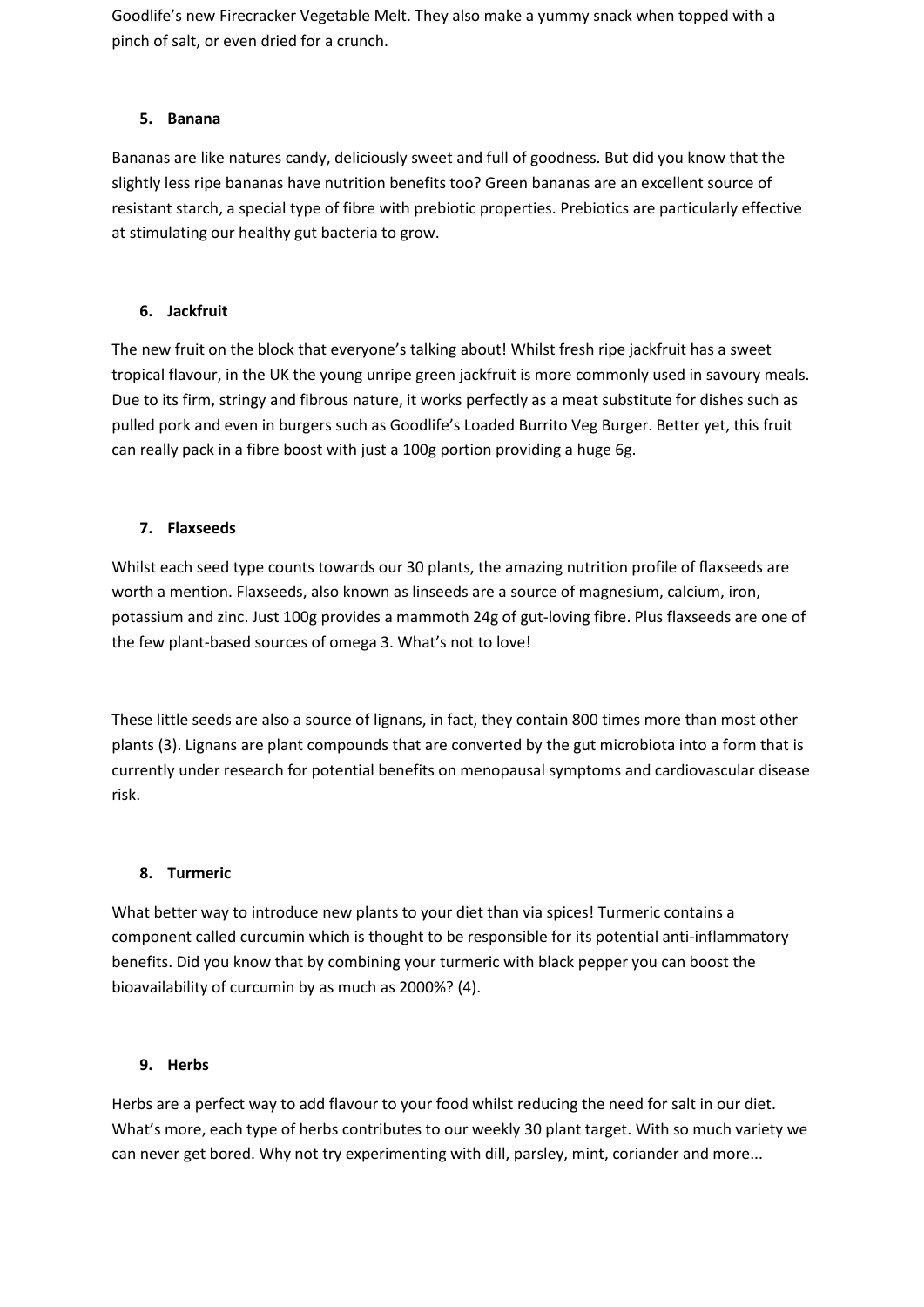#### **10. Tomatoes**

The vibrant red hue of tomatoes is due to a plant pigment called lycopene. This phytochemical is a fat-soluble antioxidant and emerging research suggests it may play a positive role in heart health. As a general rule of thumb, the redder the tomato, the more lycopene it is likely to have.

Did you know that lycopene is much more bioavailable in processed tomatoes including canned tomatoes, tomato paste, tomato puree and even ketchup? What's more, combining tomato with healthy fats such as olive oil can increase the bioavailability even further!

# **Lily's top 3 Goodlife meal ideas to boost your gut health**

- **1. Goodlife's Vegetable Fibre Cracker Melt** with stir-fried ginger bok choy and quinoa served with kimchi
- **2. Goodlife's Loaded Burrito Burger** in a whole grain bun with guacamole & fresh tomato salsa. Served with a slide of rainbow fries (carrot, beetroot and parsnip)
- **3. Goodlife's Vegetable Paella Slice** served with roasted aubergine, mixed pepper, red onion and pine nut salad

Goodlife's brand new global-inspired range listed above is launching in January 2022 at Morrisons.



For delicious plant-based and veggie recipe inspiration, more helpful advice and to browse the full range of delicious veggie and vegan products available, visi[t www.goodlife.co.uk.](http://www.goodlife.co.uk/)

# **ENDS**

#### **Notes to Editors**

*All comments to be accredited to nutritionist Lily Soutter, on behalf of Goodlife*